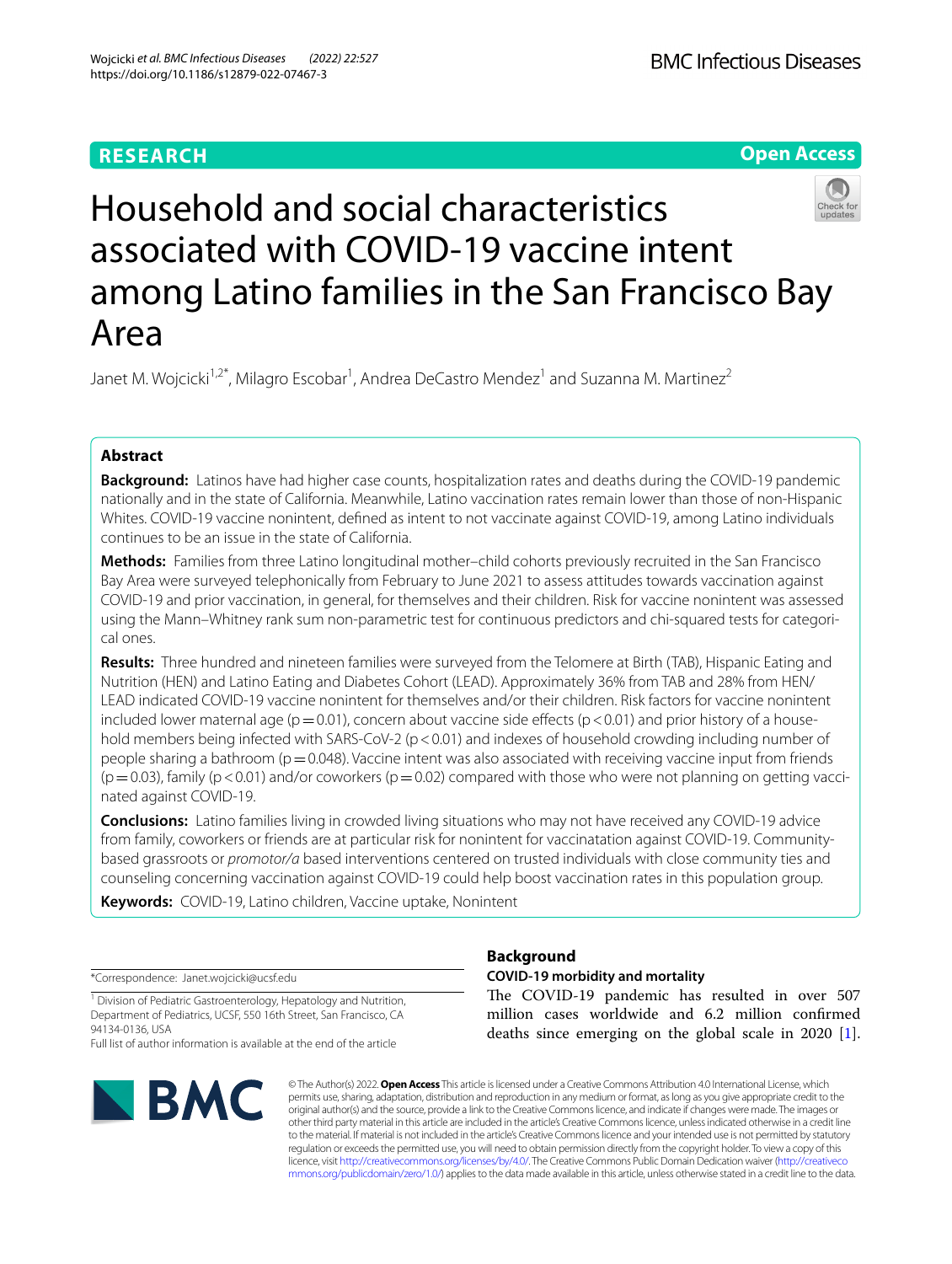Worldwide, there have been more than 11 billion doses of the vaccine against COVID-19 administered [[1\]](#page-8-0).

As of April 2022, there have been over 988,000 deaths from COVID-19 in the United States with high rates among racial and ethnic minority groups [[2](#page-8-1)]. Over the course of the pandemic, Latinos have been two times more likely to become infected with SARS-Co-V2, the coronavirus that causes COVID-19 disease, 2.3 times more likely to have hospitalization, and 1.8 times more likely to die after adjusting for population age structure, in comparison to White, Non-Hispanic groups [[3](#page-8-2)]. Latinos account for 18.5% of the US population but 24.9% of COVID-19 cases  $[2]$  $[2]$ . The rates of COVID-19 and mortality are likely higher among undocumented Latinos but immigration status is not routinely collected by states or counties [[4\]](#page-8-3).

#### **Vaccination against COVID‑19 among Latinos**

Meanwhile, rates of vaccination against COVID-19 among Latinos are lower than the overall proportional representation of Latinos in the United States. Only 15.1% of eligible Latinos have recieved booster doses (with the mRNA Pfzer/BioNTech or Moderna vaccine after receiving two doses of either or one dose of the Johnson and Johnshon/Jassen) while Latinos represent 19.6% of the eligible population [[5](#page-8-4)]. In California, approximately 40% of Latinos that are eligible have not completed the primary vaccination series against COVID-19 and less than 50% who are eligible have received a booster [[6\]](#page-8-5). In particular, among eligible 5–11 year olds only 22.8% of Latino children have been vaccinated compared with 28.0% of non-Hispanic White and 64.2% of Asian children in this age category  $[6]$  $[6]$ . Meanwhile, the burden of disease has also been higher in Latinos compared to other population groups in the state of California. Overall, Latinos have been 47.5% of cases in California and 43.7% of deaths but they represent only 38.7% of the population in California [[7\]](#page-8-6).

# **Reasons for nonintent to vaccinate against COVID‑19 among Latinos**

In the state of California, vaccination is provided to all individuals over the age of 5 without any need for payment or verifcation of immigration status. Vaccination without need for payment was instituted in California as of April 15, 2021. Vaccination intent is defned as being absolutely certain or likely to be vaccinated  $[8]$  $[8]$ . Racial and ethnic minorities have a greater rate of nonintent for vaccination against COVID-19 (plan not to vaccinate against COVID-19). A recent review combined data from 13 studies on vaccine intent for COVID-19 fnding that vaccine hesitancy was much higher for Latinos (41.6%) versus 26.3% for all other adult Americans [[9\]](#page-9-0). A study focused on vaccine hesitancy among Latino adults found that adults younger than 50 were more likely to be distrustful of public health authorities than older Latino adults [\[10\]](#page-9-1).

Factors that may impact vaccine intent in Latino communities include lack of legal status to minimal prior history with US healthcare services, wariness of authorities, and cultural and linguistic barriers [\[11](#page-9-2)]. In particular, there has not been sufficient inclusion of the Latino community or collaboration with Latino community resources during public health planning for vaccination roll-out against COVID-19 [\[11](#page-9-2)].

As an increasing percentage of the population gains some immunity to SARS-Co-V2 through vaccination (77.5% having received one vaccination dose as of April 2022, [\[12](#page-9-3)]), COVID-19 infection and hospitalization rates are primarily among the unvaccinated [[13\]](#page-9-4). As such, there is increased urgency to better understand nonintent for vaccination against COVID-19 among Latino communities. The present study examined vaccine nonintent and the intention for vaccine uptake against COVID-19 among three pre-existing longitudinal cohorts of Latinos residing in the Greater San Francisco Bay Area.

# **Methods**

#### **Latino cohorts and recruitment**

In Spring 2021, in response to the availability of vaccines against COVID-19 in the United States (specifcally two type of mRNA vaccines, Moderna and Pfizer/BioNTech and one viral vector vaccine, the Janssen or J&J vaccine), we surveyed three existing Latino mother–child, family-based longitudinal cohorts in the San Francisco Bay Area, the Hispanic Eating and Nutrition (HEN), Latino Eating and Diabetes (LEAD) study and the Telomeres at Birth (TAB) cohort. In short, these Latino cohorts were recruited initially as mother–child birth cohorts at UCSF Benioff and Zuckerberg San Francisco General (ZSFG) hospitals to evaluate early life risk factors for childhood obesity. Details about these cohorts have been previously described including methods of recruitment and demographics [[14](#page-9-5), [15](#page-9-6)]. In short, all mothers resided in San Francisco at the time of recruitment, and children were born at UCSF or ZSFG hospitals. The HEN and LEAD cohorts consist primarily of foreign-born mothers (from Mexico and Central American countries) and were recruited primarily from ZSFG whereas TAB includes a more heterogenous mix of Latino families recruited primarily from UCSF Beniof. HEN and LEAD participants had lower levels of education and tended to participate in the Special Supplemental Program in Women and Infant Nutrition (WIC) more than participants from TAB [[14](#page-9-5), [15\]](#page-9-6). We re-contacted these cohorts telephonically in 2020 during an early period in the COVID-19 pandemic (May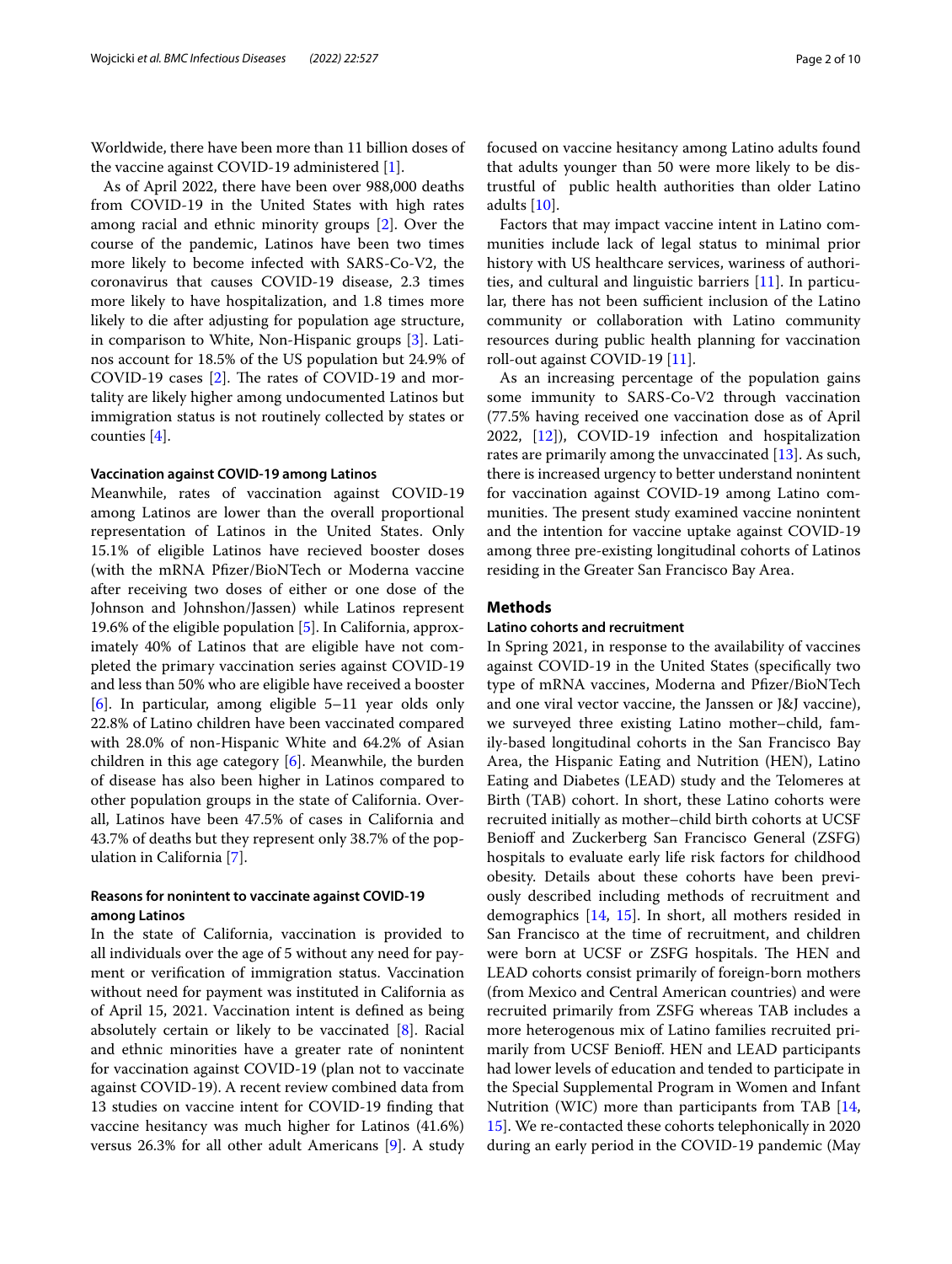to September 2020) to assess food insecurity (as measured by 18 questions from the US Food Security Food Module (US HFSSM) [\[16](#page-9-7)]), housing conditions (including how many individuals living in a household, number of individuals sharing a bedroom and sharing a bathroom) and risk factors for COVID-19 infection (e.g. as measured by working as an essential worker during lockdown) [\[17](#page-9-8), [18\]](#page-9-9).

## **Vaccination against Covid‑19 survey**

Subsequently, we re-contacted families to assess attitudes towards vaccination against COVID-19 in February-June 2021 once vaccinations had received emergency US Food and Drug Administration (FDA) approval (Pfizer-BioNTech, Moderna and Johnson & Johnson Janssen) in the United States. The FDA initially approved Pfizer-BioNTech for adult vaccination against COVID-19 on December 11, 2020 [[19](#page-9-10)]. Subsequently, the FDA authorized children 16 to 17 years of age to receive emergency approval on May 10, 2021  $[20]$  $[20]$ . Due to those policy changes at the end of 2020 and early 2021, we surveyed participants about vaccination history for themselves and their children, intent to vaccinate against COVID-19 and intent to vaccinate their children against COVID-19 (once approval was given for their children's age group for vaccination against COVID-19) using a short 10-min questionnaire administered telephonically (see Additional fle [1](#page-8-8): supplements). We additionally surveyed participants regarding those individuals and institutions including media sources that had possibly infuenced their attitudes toward vaccination against COVID-19. We also asked participants two open-ended questions about what could change their willingness to get vaccinated against COVID-19 (1) for themselves and (2) for their children. All participants from the original cohorts who continued to reside in the United States were eligible to participate. Participants who were currently living in Mexico, Central America or another international context were not surveyed. Participants were interviewed in English or Spanish based on language of choice by trained research assistants and the principal investigator of the study.

## **Data analysis**

We combined the HEN and LEAD cohorts for analyses purposes due to similar inclusion criteria (Latina mothers anticipating a healthy newborn) and methods of recruitment primarily at the ZSFG hospital were similar [[14,](#page-9-5) [15\]](#page-9-6). TAB was analyzed separately. Demographic and socioecononomic factors including age, household size and household density, food security and employment status as well as past vaccination history were assessed in relationship to self-disclosed nonintent for vaccination against COVID-19 for self and/or child. The following categories based on responses to the United States Household Food Security Survey Module (US HFSSM) [[16\]](#page-9-7) were used to indicate food security: high food security or food secure (0 affirmative responses), marginal food security  $(1-2)$  affirmative responses), low food security  $(3-7)$  affirmative responses), and very low food security  $(8-18$  affirmative responses).

We also assessed diferences in infuences that impacted intent to vaccinate against COVID-19 between those who intended or had already vaccinated and those who were not planning to be vaccinated. We compared groups using chi-squared tests and Wilcoxon rank sum tests for categorical and continuous predictors respectively. Continuous predictors were tested for normality using the Shapiro Wilk test for normality and all predictors followed non-parametric distributions. All statistical analyses were conducted using Stata 15.0. For the qualitative data, we grouped answers into themes if two or more participants raised the same issues of concern regarding intent to vaccinate against COVID-19.

#### **Results**

## **Description of cohorts**

We had 211 participants from the TAB cohort who completed the vaccine intent survey and 108 from the HEN/ LEAD cohorts. There was a low refusal rate  $( < 10\%)$ among participants who were successfully contacted telephonically. Demographics including language use and household socioeconomic status are presented by cohort in Table [1.](#page-3-0) Average household size was  $5.1 \pm 1.8$  persons in HEN/LEAD and slightly smaller at  $4.7 \pm 1.9$  persons in TAB. Both cohorts reported a mean of 2 to 3 children in the household (Table [1\)](#page-3-0). Almost all HEN/ LEAD participants reported Spanish as the primary language (93.5%) in contrast with TAB where 32.1% reported Spanish as their primary language (64.6% reported English as their primary language) (Table [1](#page-3-0)). Maternal age was slightly higher in HEN/LEAD  $(37.4 \pm 6.8)$  versus  $35.4 \pm 5.6$  in TAB. A higher percentage of TAB reported being married or living with partner (91.4%) versus 48.6% in HEN/LEAD and similarly a high percentage of TAB had a high school degree or higher (81.8%), 83.2% of HEN/LEAD had a high school diploma or less (Table [1](#page-3-0)).

In addition to diferences in demographics between the cohorts, participants from HEN/LEAD versus TAB overall had lower socioeconomic status as measured by a number of indicators including household density and food insecurity. Specifcally, HEN/LEAD cohorts had a higher number sharing a bathroom and 64.5% of the cohorts experienced food insecurity during the COVID-19 lockdowns versus 34.1% of the TAB cohort (Table [1](#page-3-0)). Similarly, 55.4% of HEN/LEAD cohorts had household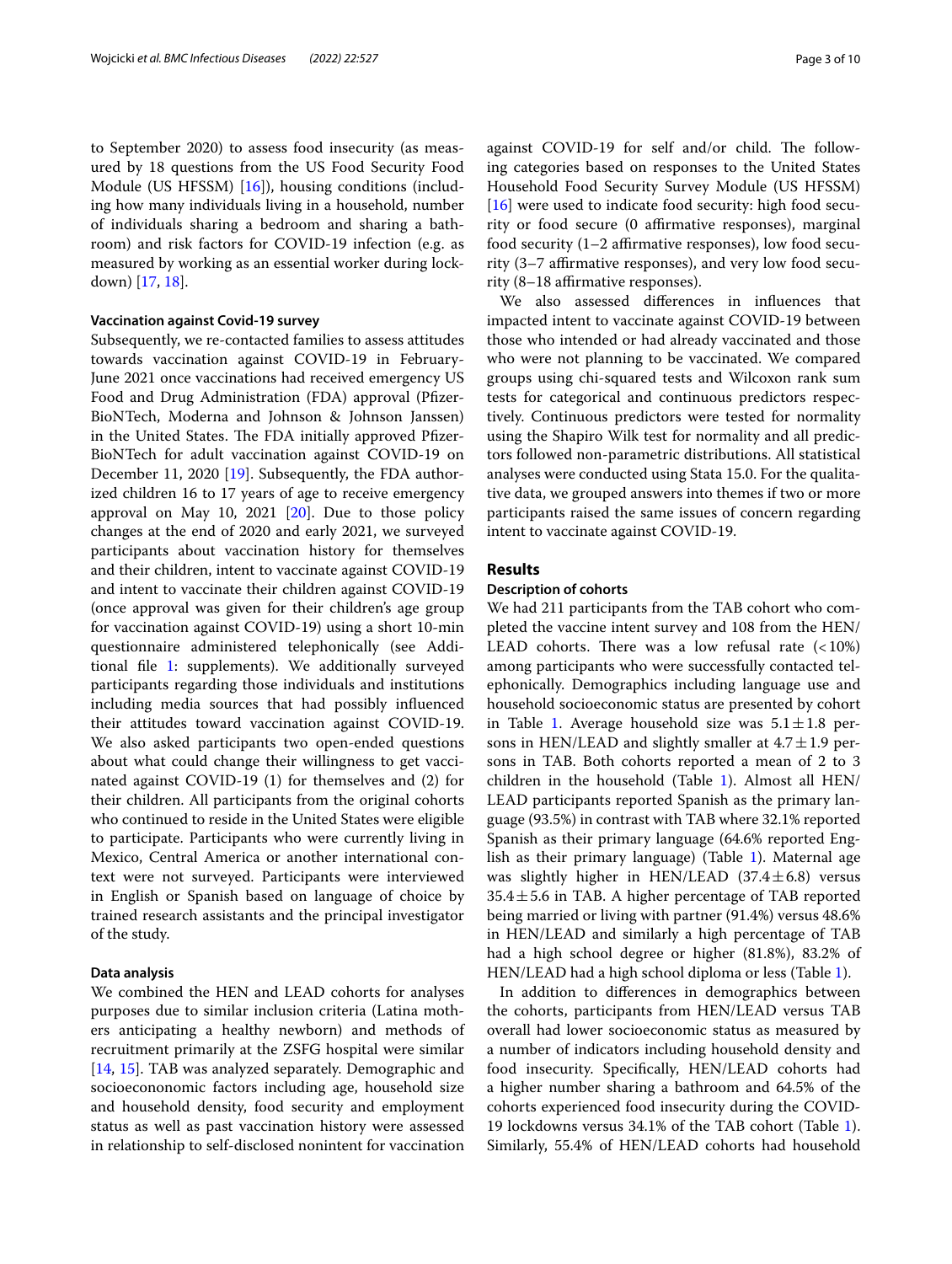## <span id="page-3-0"></span>**Table 1** Population characteristics of Latinx cohorts in San Francisco Bay Area

| <b>Cohort name</b>                                                 | <b>Telomeres at birth (TAB)</b><br>Mean $\pm$ SD (or %)<br>$(n=211)$ | Hispanic, eating and nutrition (HEN)<br>& Latino, eating and diabetes (LEAD)<br>$(n=108)$ |
|--------------------------------------------------------------------|----------------------------------------------------------------------|-------------------------------------------------------------------------------------------|
| Household specifics                                                |                                                                      |                                                                                           |
| No. of people in household                                         | $4.7 \pm 1.9$                                                        | $5.11 \pm 1.82$                                                                           |
| No. of children in household                                       | $2.1 \pm 0.96$                                                       | $2.6 \pm 1.03$                                                                            |
| Languages spoken at home                                           |                                                                      |                                                                                           |
| English                                                            | 64.6% (135/209)                                                      | 6.5% (7/107)                                                                              |
| Spanish                                                            | 32.1% (67/209)                                                       | 93.5% (100/107)                                                                           |
| Bilingual (English & Spanish)                                      | 3.4% (7/209)                                                         | N/A                                                                                       |
| Maternal age                                                       |                                                                      |                                                                                           |
| Age (years)                                                        | $35.4 \pm 5.6$                                                       | $37.4 \pm 6.8$                                                                            |
| Maternal marital status                                            |                                                                      |                                                                                           |
| Married/Living with partner                                        | 91.4% (191/209)                                                      | 51.4% (55/107)                                                                            |
| Single/Other                                                       | 8.5% (17/209)                                                        | 48.6% (52/107)                                                                            |
| Maternal high school education                                     |                                                                      |                                                                                           |
| Has high school diploma                                            | 81.8% (171/209)                                                      |                                                                                           |
| No high school diploma                                             | 18.2% (38/209)                                                       |                                                                                           |
| Less than or equal to high school/GED                              |                                                                      | 83.2% (89/107)                                                                            |
| Household socioeconomic status                                     |                                                                      |                                                                                           |
| Number sharing bathroom (persons)                                  | $3.4 \pm 1.7$                                                        | $4.2 + 1.6$                                                                               |
| Number sharing bedroom (persons)                                   | $2.4 \pm 1.0$                                                        | $2.4 \pm 1.1$                                                                             |
| Household food insecurity during COVID-19 lockdowns                | 34.1% (63/185)                                                       | 64.5% (60/93)                                                                             |
| No adult employed in household during COVID-19 lockdowns           | 23.2% (43/185)                                                       | 55.4% (56/83)                                                                             |
| Ethnicity/ethnic identity and place of birth                       |                                                                      |                                                                                           |
| Mexican/Mexican-American                                           | 31.0% (64/210)                                                       | 55.9% (57/102)                                                                            |
| Central American                                                   | 29.5% (62/210)                                                       | 39.2% (40/102)                                                                            |
| South American                                                     | 8.1% (17/210)                                                        | 4.9% (5/102)                                                                              |
| Caribbean                                                          | 1.9% (4/210)                                                         | N/A                                                                                       |
| Spain/Portugal                                                     | 6.7% (14/210)                                                        | N/A                                                                                       |
| Spanish language (primary)                                         | 64.6% (135/209)                                                      | 93.5% (100/107)                                                                           |
| Foreign born                                                       | Not Available                                                        | 93.5% (101/108)                                                                           |
| COVID-19 infection in household                                    |                                                                      |                                                                                           |
| Anyone in household previously or currently infected with COVID-19 | 21.4% (45/210)                                                       | 38.0% (41/108)                                                                            |

member working during the COVID-19 lockdown in California (3–7/2020) compared with 23.2% of those in the TAB cohort. A high percentage of HEN/LEAD participants are foreign born (93.5%) and of Mexican origin (55.9%). Place of birth was not collected for TAB participants and a lower percentage reported Mexican origin (31.0%). A higher percentage of HEN/LEAD participants reported someone in the household had tested positive for SARS-Co-V2 compared with a household member testing positive in TAB (38.0% versus 21.4%) (Table [1\)](#page-3-0).

# **Attitudes towards vaccination against COVID‑19 and overall vaccination**

A high percentage from both cohorts reported upto-date vaccination on routine childhood vaccine and infuenza with 94.8% of TAB and 95.4% of HEN/LEAD having vaccination up-to-date for self and 94.3% and 97.2% having them up to date for their children respectively (Table [2](#page-4-0)). Eighty percent of TAB versus a higher 84.3% of HEN/LEAD reported they planned or had already received the vaccine against COVID-19 with a lower 66.7% of TAB and 74.1% of HEN/LEAD reporting that they planned to have their children receive vaccination against COVID-19 (if and when available) (Table [2](#page-4-0)). These numbers correspond to a 20% and 16.7% nonintent for COVID-19 vaccination for adults in HEN/LEAD and TAB respectively and a 33.3% and 25.9% nonintent for children (Table [2](#page-4-0)). Approximately, 35.2% of TAB participants and 27.8% of HEN/LEAD stated nonintent for vaccination against COVID-19 for themselves or their children. The most significant reasons for not wanting a vaccine against COVID-19 for self and/or children were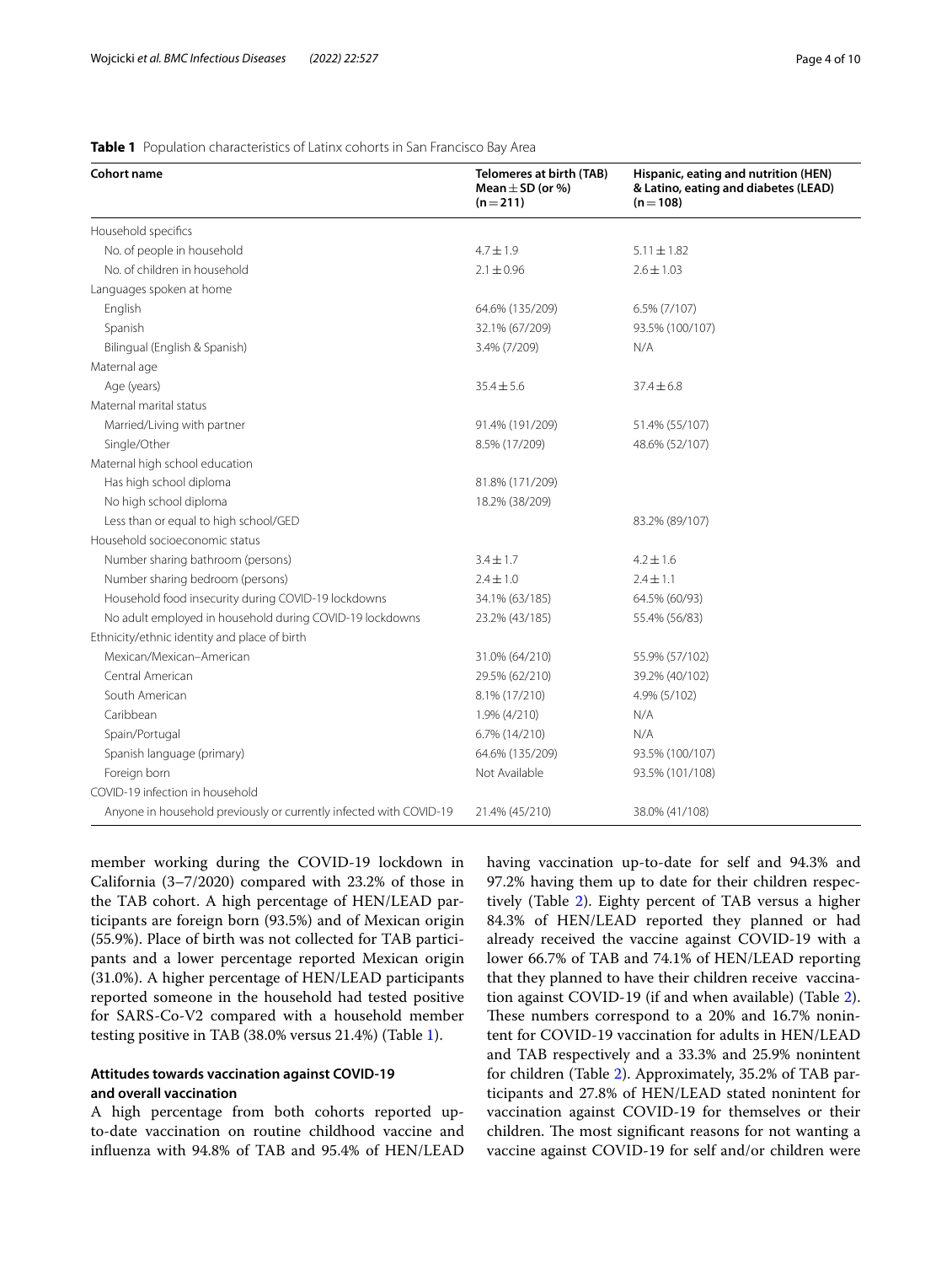#### <span id="page-4-0"></span>**Table 2** Attitudes toward COVID-19 vaccination Among Latino households in San Francisco Bay Area

| Cohort name                                                                   | <b>Telomeres at birth</b><br>(TAB) cohort<br>$(n=211)$ | Hispanic, eating and nutrition (HEN) & Latino,<br>eating and diabetes (LEAD) cohorts ( $n = 108$ ) |  |  |
|-------------------------------------------------------------------------------|--------------------------------------------------------|----------------------------------------------------------------------------------------------------|--|--|
| Vaccine history (including influenza and childhood vaccinations) <sup>^</sup> |                                                        |                                                                                                    |  |  |
| Comfortable with vaccines for self <sup>^</sup>                               | 90.0% (189/210)                                        | 87.0% (94/108)                                                                                     |  |  |
| Comfortable with vaccines for children <sup>^</sup>                           | 83.3% (175/210)                                        | 90.7% (98/108)                                                                                     |  |  |
| Vaccines up-to-date for self <sup>^</sup>                                     | 94.8% (199/210)                                        | 95.4% (103/108)                                                                                    |  |  |
| Children vaccines up-to-date <sup>^</sup>                                     | 94.3% (198/210)                                        | 97.2% (105/108)                                                                                    |  |  |
| COVID-19 vaccine plan                                                         |                                                        |                                                                                                    |  |  |
| Wants COVID-19 vaccine for self or has already received vaccine               | 80.0% (168/210)<br>(20% refusal)                       | 84.3% (91/108)<br>$(16.7%$ refusal)                                                                |  |  |
| Wants child to get COVID-19 vaccine or has already received it                | 66.7% (70/210)<br>$(33.3%$ refusal)                    | 74.1% (80/108)<br>$(25.9%$ refusal)                                                                |  |  |
| Does not want vaccine for self and/or child                                   | 35.2% (74/210)                                         | 27.8% (30/108)                                                                                     |  |  |
| Reason for COVID-19 vaccine nonintent                                         |                                                        |                                                                                                    |  |  |
| Vaccine not around long enough                                                | 61.9% (26/74)                                          | 26.7% (8/30)                                                                                       |  |  |
| Can "survive without vaccine"                                                 | 21.4% (9/74)                                           | 16.7% (5/30)                                                                                       |  |  |
| Does not trust science                                                        | 14.3% (6/74)                                           | $6.7\%$ (2/30)                                                                                     |  |  |
| Does not trust medicine                                                       | 14.3% (6/74)                                           | 3.3% (1/30)                                                                                        |  |  |
| Concern about side effects                                                    | 35.7% (15/74)                                          | 23.3% (7/30)                                                                                       |  |  |
| COVID-19 vaccine side effects                                                 |                                                        |                                                                                                    |  |  |
| Fear side effects of COVID-19 vaccine for self (1-10 scale)*                  | $4.4 \pm 3.2$                                          | $5.1 \pm 3.4$                                                                                      |  |  |
| Fear side effects of COVID-19 vaccine for children (1-10 scale)*              | $5.5 \pm 3.2$                                          | $6.0 \pm 3.45$                                                                                     |  |  |
| COVID-19 vaccine influence (self-reported influences/influencers)             |                                                        |                                                                                                    |  |  |
| Family                                                                        | 31.0% (65/210)                                         | 24.1% (26/108)                                                                                     |  |  |
| Friends                                                                       | 26.7% (56/210)                                         | 36.1% (39/108)                                                                                     |  |  |
| Co-workers                                                                    | 21.0% (44/210)                                         | 20.4% (22/108)                                                                                     |  |  |
| Social media                                                                  | 15.2% (32/210)                                         | 29.6% (32/108)                                                                                     |  |  |
| News media                                                                    | 45.2% (95/210)                                         | 41.7% (45/108)                                                                                     |  |  |

\*Higher scores are associated with more fears about side efects

(1) concern that the vaccine had not been around for long enough and/or (2) concern about side efects associated with the vaccine (Table [2](#page-4-0)). Concern about side effects were in general greater for children than adults (Table [2](#page-4-0)). Both groups reported that news information informed decisions the most about vaccination against COVID-19 with friends ranking second for HEN/LEAD while family was the second biggest infuence for TAB (Table [2\)](#page-4-0).

#### **Risk factors for nonintent to vaccinate against COVID‑19**

Comparing intent with nonintent for vaccination against COVID-19, we found that mothers who were planning on getting vaccinated were slightly older in TAB  $(36.2 \pm 5.1 \text{ versus } 34.1 \pm 6.3 \text{ years}; p = 0.01)$  and for both cohorts, households with greater household person density were at greater risk for nonintent for vaccination against COVID-19 as measured by number of persons sharing bathrooms  $(4.7 \pm 1.8 \text{ versus } 3.9 \pm 1.5; \text{ p} = 0.048)$ in HEN/LEAD and  $3.8 \pm 1.8$  versus  $3.3 \pm 1.6$ ; p=0.13 in TAB) (Table [3\)](#page-5-0). In TAB, there were also a greater number of total individuals in the house  $5.1 \pm 2.2$  versus  $4.5 \pm 1.7$  $(p=0.09)$  in families with nonintent versus intent to vaccinate against COVID-19.

Families who had someone in the household previously test positive for COVID-19 were more likely to have COVID-19 vaccination nonintent in TAB (31.1% versus 16.2%;  $p < 0.01$ ) although there was no association in HEN/LEAD with prior exposure to COVID-19. For both cohorts, greater concerns about side efects were associated with vaccine nonintent for adults and children (Table [3\)](#page-5-0). Spanish language use in TAB neared statistical significance  $(p=0.11)$  as nonintent was higher in the Spanish-speaking participants versus Englishspeaking ones (39.2% versus 28.2%). When the data were analyzed just for adult intent to vaccinate themselves in relation to language use, the results were highly signifcant (34.3% versus 13.3%;  $p < 0.01$ ) (results not shown). For HEN/LEAD, those that stated they were born in the USA were more likely to have COVID-19 vaccination nonintent, although the results neared statistical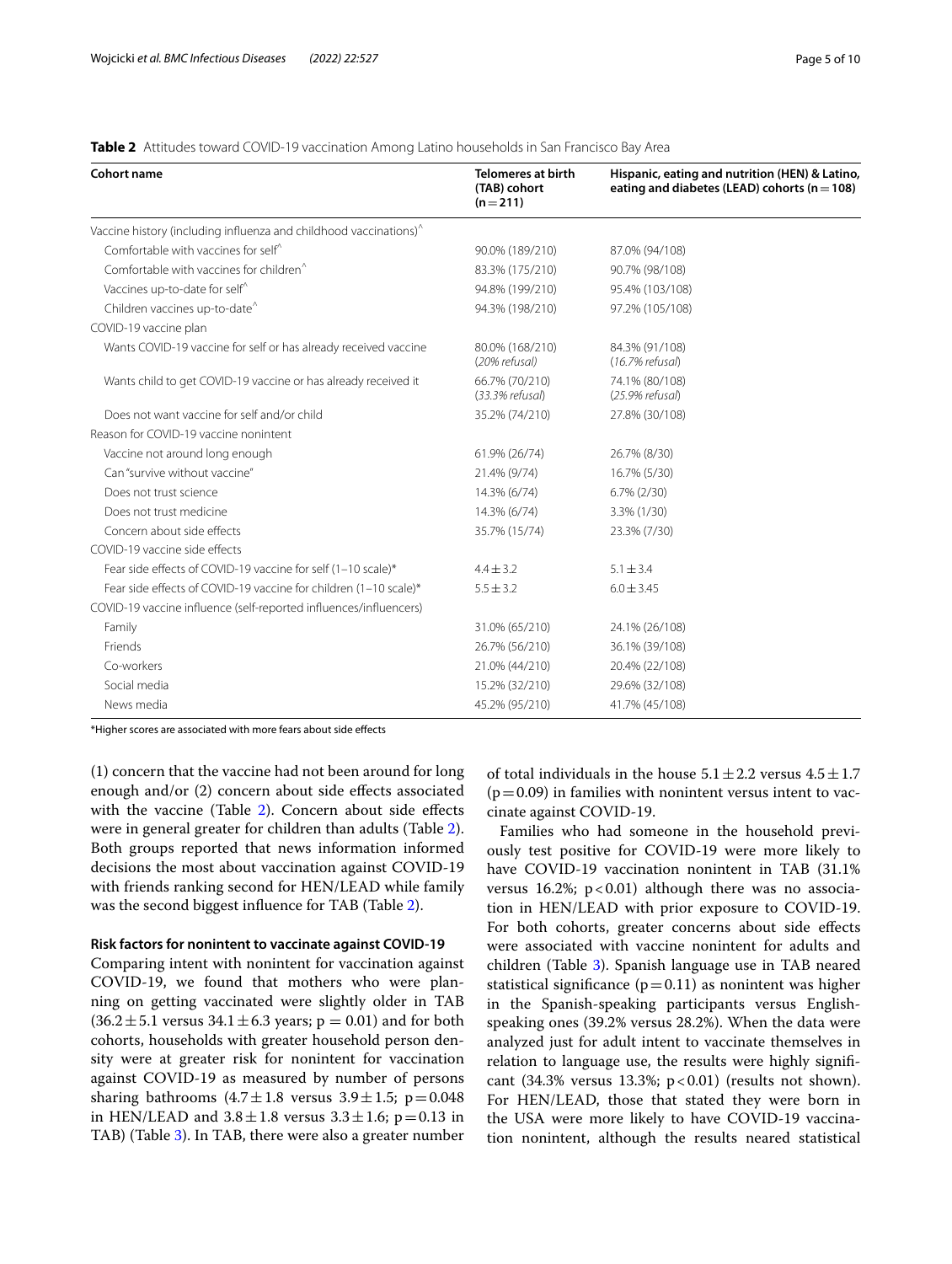# <span id="page-5-0"></span>**Table 3** Risk Factors for Not Wanting COVID-19 Vaccine for Self or Child

| Variable                                                     | TAB ( $n = 210$ Families)                                  |                                 | P value | HEN/LEAD ( $n = 108$ Families)                                    |                                 | P value |
|--------------------------------------------------------------|------------------------------------------------------------|---------------------------------|---------|-------------------------------------------------------------------|---------------------------------|---------|
|                                                              | Plans vaccine or has<br>already received<br>it ( $n=136$ ) | Vaccine<br>nonintent ( $n=74$ ) |         | <b>Plans vaccine</b><br>or has already<br>received<br>it $(n=78)$ | Vaccine<br>nonintent ( $n=30$ ) |         |
| Socio-demographics                                           |                                                            |                                 |         |                                                                   |                                 |         |
| Number of children in household                              | $2.0 \pm 1.9$                                              | $2.2 \pm 1.1$                   | 0.56    | $2.51 \pm 1.01$                                                   | $2.9 \pm 1.1$                   | 0.12    |
| Mom's age, years                                             | $36.2 \pm 5.1$                                             | $34.1 \pm 6.3$                  | 0.01    | $35.9 \pm 7.1$                                                    | $34.8 \pm 6.3$                  | 0.49    |
| Married/Iiving with partner                                  | 92.6% (125/135)                                            | 89.2% (65/74)                   | 0.40    | 53.9% (44/78)                                                     | 44.8% (13/29)                   | 0.41    |
| Socioeconomic and lifestyle variables                        |                                                            |                                 |         |                                                                   |                                 |         |
| No of people living in the house                             | $4.5 \pm 1.7$                                              | $5.1 \pm 2.2$                   | 0.09    | $5.1 \pm 1.9$                                                     | $5.2 \pm 1.5$                   | 0.39    |
| No of people sharing bathroom                                | $3.3 \pm 1.6$                                              | $3.8 \pm 1.8$                   | 0.10    | $3.9 \pm 1.5$                                                     | $4.7 \pm 1.8$                   | 0.048   |
| No of people sharing a bedroom                               | $2.4 \pm 1.1$                                              | $2.5 \pm 0.9$                   | 0.27    | $2.39 \pm 1.09$                                                   | $2.47 \pm 1.01$                 | 0.44    |
| Adult working in household during COVID<br>lockdown (yes/no) | 77.7% (94/121)                                             | 75% (48/64)                     | 0.68    | 59.1%<br>(39/66)                                                  | 61.5%<br>(16/26)                | 0.83    |
| Maternal education level                                     |                                                            |                                 |         |                                                                   |                                 |         |
| High school or less (yes/no)                                 |                                                            |                                 |         | 84.4% (65/77)                                                     | 89.0% (24/30)                   | 0.58    |
| High school diploma (yes/no)                                 | 84.4% (114/135)                                            | 77.0%<br>(57/74)                | 0.18    |                                                                   |                                 |         |
| Language place of birth and residence                        |                                                            |                                 |         |                                                                   |                                 |         |
| Spanish predominant                                          | 28.2%<br>(38/135)                                          | 39.2% (29/74)                   | 0.11    | 94.9% (74/78)                                                     | 89.7% (26/29)                   | 0.33    |
| Born in USA                                                  | Not available                                              | Not available                   |         | 3.9% (3/78)                                                       | 13.3% (4/30)                    | 0.07    |
| Years in USA                                                 | Not available                                              | Not available                   |         | $8.1 \pm 6.4$                                                     | $9.3 \pm 7.5$                   | 0.54    |
| Previous COVID infection/experience                          |                                                            |                                 |         |                                                                   |                                 |         |
| Someone in household previously infected<br>with COVID       | 16.2%<br>(114/136)                                         | 31.1%<br>(23/74)                | 0.01    | 41.0% (32/78)                                                     | 30.0%<br>(9/30)                 | 0.29    |
| Concern about COVID-19 vaccine side effects^                 |                                                            |                                 |         |                                                                   |                                 |         |
| For self                                                     | $3.4 \pm 2.7$                                              | $6.2 \pm 3.3$                   |         | $<0.01$ 4.5 $\pm$ 3.2                                             | $6.6 \pm 3.6$                   | < 0.01  |
| For children                                                 | $4.5 \pm 3.0$                                              | $7.5 \pm 2.7$                   | < 0.01  | $5.3 \pm 3.2$                                                     | $7.7 \pm 3.3$                   | < 0.01  |
| COVID vaccine influences                                     |                                                            |                                 |         |                                                                   |                                 |         |
| Family                                                       | 39.0%<br>(53/136)                                          | 16.2%<br>(12/74)                | < 0.01  | 30.8% (24/78)                                                     | $6.7\%$ (2/30)                  | < 0.01  |
| Friends                                                      | 31.6%<br>(43/136)                                          | 17.6% (13/74)                   | 0.03    | 37.2% (29/78)                                                     | 33.3% (10/30)                   | 0.71    |
| Co-workers                                                   | 25.8%<br>(35/136)                                          | 12.2%<br>(9/74)                 |         | 0.02 23.1%<br>(18/78)                                             | 13.3% (4/30)                    | 0.26    |
| News                                                         | 50%<br>(68/136)                                            | 36.5%<br>(27/74)                | 0.06    | 37.2%<br>(29/78)                                                  | 53.3% (16/30)                   | 0.13    |
| Social media                                                 | 15.4% (21/136)                                             | 14.9%<br>(11/74)                | 0.91    | 28.2% (22/78)                                                     | 33.3% (10/30)                   | 0.61    |
| Ethnicity                                                    |                                                            |                                 |         |                                                                   |                                 | 0.94    |
| Central American                                             | 44.2% (38/86)                                              | 49.0% (25/51)                   | 0.87    | 38.7% (29/75)                                                     | 40.7% (11/27)                   |         |
| Mexican                                                      | 43.0% (37/86)                                              | 33.9% (19/51)                   |         | 56.0%<br>(42/75)                                                  | 55.6% (15/27)                   |         |
| South American/Caribbean/Spain                               | 12.8% (11/86)                                              | 13.7% (7/51)                    |         | 5.3% (4/75)                                                       | 3.7% (1/27)                     |         |
| Food insecurity                                              |                                                            |                                 |         |                                                                   |                                 |         |
| Food insecurity score*<br>Food insecurity category           | $1.3 \pm 2.6$                                              | $1.5 \pm 2.7$                   | 0.34    | $2.8 \pm 3.0$                                                     | $3.1 \pm 3.6$                   | 0.65    |
| High food security                                           | 68.6%<br>(83/121)                                          | 60.9% (39/64)                   | 0.65    | 35.8% (24/64)                                                     | 34.6% (9/26)                    | 0.91    |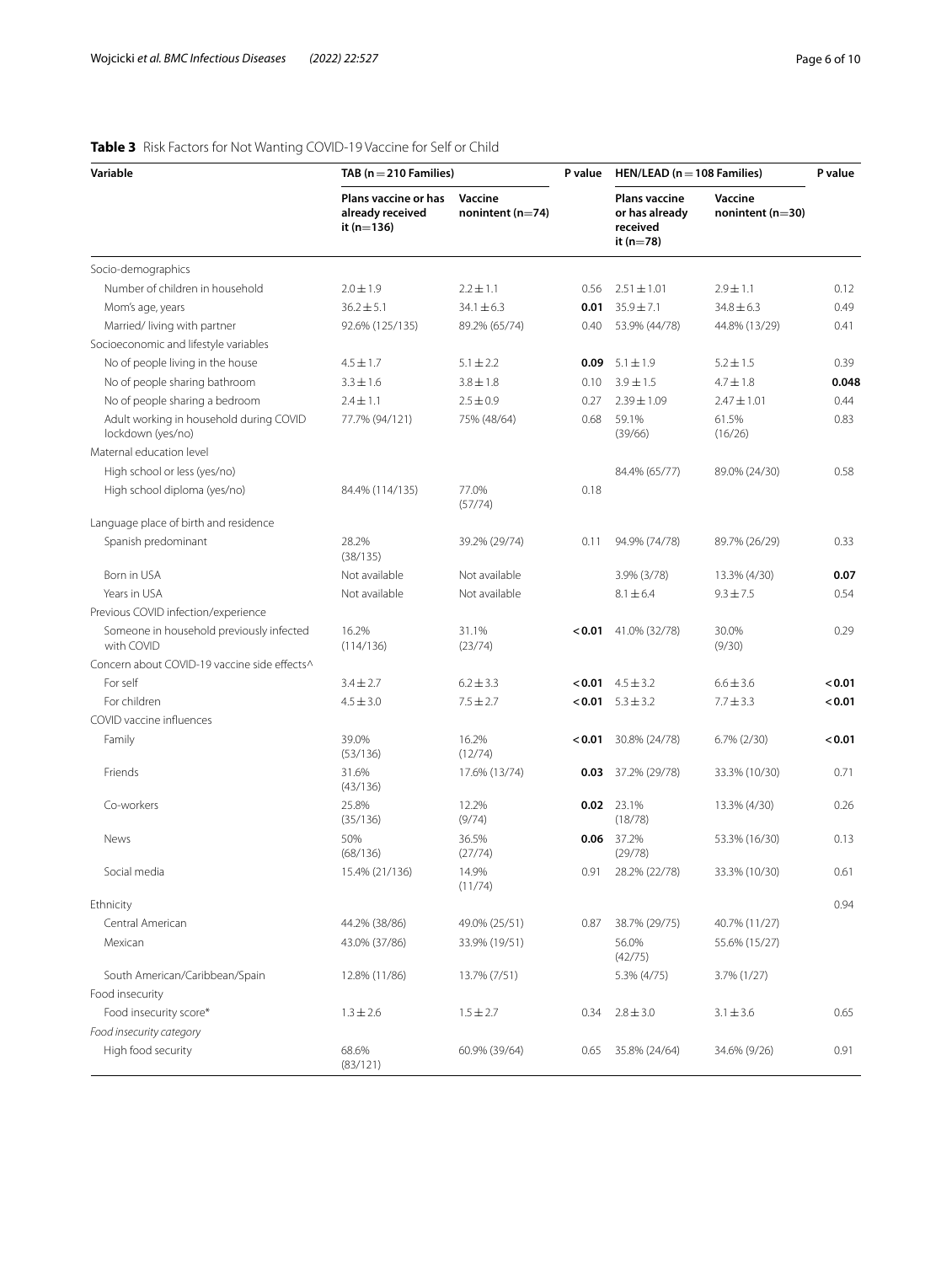# **Table 3** (continued)

| Variable               |                                                            | TAB ( $n = 210$ Families)       |  | HEN/LEAD ( $n = 108$ Families)                                      |                                 | P value |
|------------------------|------------------------------------------------------------|---------------------------------|--|---------------------------------------------------------------------|---------------------------------|---------|
|                        | Plans vaccine or has<br>already received<br>it ( $n=136$ ) | Vaccine<br>nonintent ( $n=74$ ) |  | <b>Plans vaccine</b><br>or has already<br>received<br>it ( $n=78$ ) | Vaccine<br>nonintent ( $n=30$ ) |         |
| Marginal food security | 12.4% (15/121)                                             | 15.2% (10/64)                   |  | 19.4% (13/67)                                                       | 19.2% (5/26)                    |         |
| Low food security      | 13.2% (16/121)                                             | 18.8%<br>(12/64)                |  | 28.4% (19/67)                                                       | 38.6% (9/26)                    |         |
| Very low food security | 5.8% (7/121)                                               | 4.7%<br>(3/64)                  |  | 11.5% (11/67)                                                       | 16.4% (3/26)                    |         |

**\***Higher scores are indicative of greater food insecurity as indicated by the US Household Food Security Survey Module **(**USDA, 2020)

 $^{\wedge}$  Higher scores indicate greater concern on a scale from 1 to 10

significance ( $p=0.07$ ; Table [3](#page-5-0)). Those that planned to get vaccinated against COVID-19 in the TAB cohort were more likely to attribute signifcant infuences from family, friends, co-workers and news sources compared to those with nonintent for vaccination against COVID-19. Infuences from family were statistically signifcant in HEN/ LEAD to predict intent to vaccinate against COVID-19 (Table [3](#page-5-0)).

We found no association between Latino ethnicity, country of origin or food insecurity and risk for nonintent for vaccination against COVID-19 in HEN/LEAD and TAB cohorts (Table [3\)](#page-5-0).

## **Qualitative component**

For those that answered they would not vaccinate themselves or their children against COVID-19  $(n=74)$  or 35.2% for TAB and  $n=30$  27.8% for HEN/LEAD), we asked a question about what would make them more comfortable to vaccinate against COVID-19. Themes that emerged from responses to the qualitative questions for the participants with nonintent suggested that the following factors may change intent regarding vaccination against COVID-19: (1) more information and research on the vaccines used to prevent COVID-19, (2) more time in the public eye or (3) more assurance from their doctor/health provider that there would be no side efects or that it was safe/needed for their personal health. As all our participants were women of childbearing age, there was a signifcant amount of concern surrounding potential risk from the COVID-19 vaccine while pregnant, breastfeeding or during the postpartum period and women wanted more assurance and more information that the vaccine used to prevent COVID-19 was safe for women of reproductive age.

## **Discussion**

We found a high rate of nonintent to vaccinate against COVID-19 in our primarily Latino family cohorts in the San Francisco Bay Area (35.2% in the TAB cohort and 27.8% in HEN/LEAD) comparable with other studies that have focused on Latino communities in the United States  $[21]$  $[21]$ . The nonintent to vaccinate against COVID-19 was higher for children in both cohorts (33.3% for children versus 20% adults in the TAB cohort versus 25.9% versus 16.7% in HEN/LEAD as indicated by parental response. This contrasts with the high percentage from both cohorts (>95%) who are up to date for vaccination for child and self for all other routine vaccinations. These cohorts represent a diverse group of Latino families in the San Francisco Bay Area including a high percentage of foreign-born parents in the HEN/LEAD cohorts as well as socioeconomic heterogeneity in the TAB cohort. Families in HEN/LEAD reported lower socioeconomic status as indicated by maternal education level, employment status and food insecurity compared with those in TAB. At the time of recruitment, HEN/LEAD families participated uniformly in the Special Supplemental Program for Women, Infants and Children (WIC) [[14,](#page-9-5) [15](#page-9-6)] compared with a heterogenous economic background in TAB. Given the reduced intent to vaccinate against COVID-19 among Latinos in California compared with other population groups and the greater burden of disease in Latinos [\[2](#page-8-1), [20\]](#page-9-11), it is necessary to further disentangle reasons for nonintent to vaccinate against COVID-19 in this population group.

#### **Age and socioeconomics**

Similar to other studies that have found a high rate of vaccine nonintent among younger Latino individuals,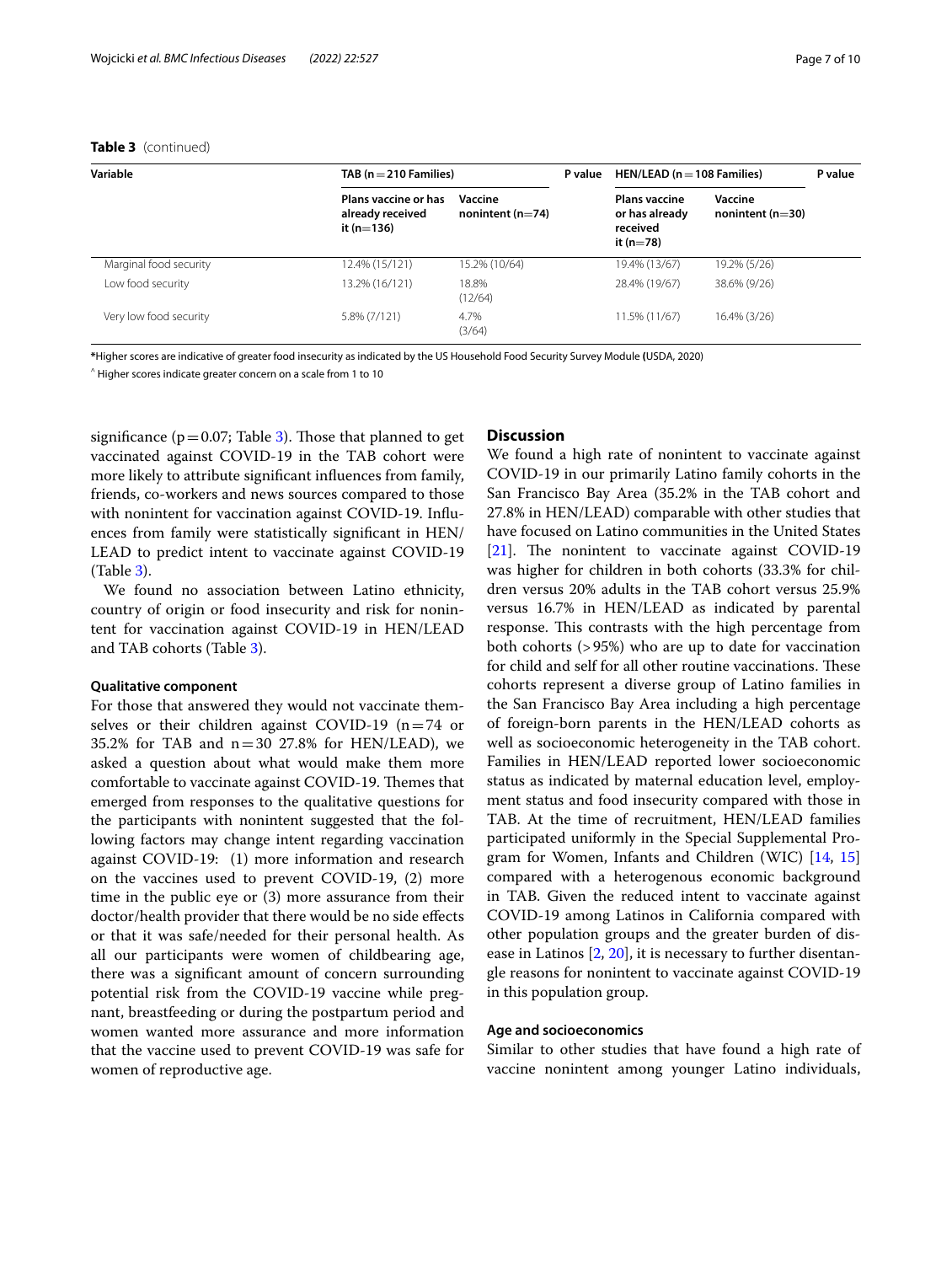we found an overall high rate of vaccine nonintent in all three cohorts (27.8% in HEN/LEAD and 35.2% in TAB). Furthermore, those mothers that were younger in age were more likely to have vaccine nonintent compared with older mothers, specifcally in TAB but also in HEN/ LEAD although the diferences were not statistically signifcant for HEN/LEAD. It is possible that there is a generational efect and younger Latinas similar to younger other population groups do not feel as vulnerable or at high risk compared with older populations. Alternatively, as other studies have demonstrated, there is less trust of public health institutions and government by younger Latinos than older ones [\[9](#page-9-0)].

We also found increased risk for vaccine nonintent among those individuals with greater indicators of crowding but no associations with employment status or food insecurity or other markers of lower socioeconomic status. Previous surveys have found that higher socioeconomic status individuals are more likely to vaccinate using metrics focused on education, income and insurance status [[22\]](#page-9-13) or income alone [[23\]](#page-9-14). In our lowincome cohorts of primarily foreign-born Latina women (HEN/LEAD), we did not fnd any association with educational status or employment but rather household density was more predictive of nonintent to vaccinate against COVID-19. Similarly, among the more economically heterogeneous TAB cohort, we also did not fnd any associations with education or income but crowding indices were also associated with intent to vaccinate against COVID-19. Paradoxically, increased housing density elevates risk for infection with SARS-Co-V2 [\[17](#page-9-8)], and our fndings suggest that these same high-risk individuals may be less likely to get access to vaccination against COVID-19. Crowding indices may refect immigration status, which was not collected in our survey, as previous studies have found that undocumented immigrants live in more crowded and less secure housing situations [\[24](#page-9-15)]. In TAB, the more socioeconomically heterogenous of the two cohorts, Spanish language use was higher among those not intending to vaccinate, particularly for adult vaccination compared with English language speakers. There was no difference in language use for HEN/LEAD as the population was relatively homogenous linguistically with 93.5% reporting primary Spanish language use.

## **Side efects and previous SARS‑Co‑V2 infection**

Greater concern with side efects from vaccination against COVID-19 were signifcantly associated with nonintent to vaccinate against COVID-19 for all cohorts that were surveyed as similar studies have shown [\[7](#page-8-6)]. Future outreach and community-based initiatives need to focus on the minimal risks from vaccination side efects compared with the much larger risk associated with non-vaccination and must be partnered with community approaches and outreach versus marketing campaigns [[25\]](#page-9-16). Interestingly, those participants that had more direct exposure with SARS-Co-V2 infection in the household were less likely to have intent to vaccinate against COVID-19 although this fnding was only apparent in the TAB cohort and not HEN/LEAD. It is possible that Latino families have misconceptions about prior exposure to SARS-Co-V2 and need for vaccination (e.g. no need to vaccinate after being exposed). Alternatively, other studies have had participants who voiced desire for physiological immunity as opposed to immunity through vaccination [\[26](#page-9-17)]. A multi-ethnic study conducted in the Emergency Department later in 2021, found that parents were more willing to vaccinate children if they had trust in the medical profession [[27\]](#page-9-18).

#### **Infuences from family, news and media**

In all three cohorts, those individuals that have nonintent to vaccinate against COVID-19 cite fewer infuences from family, friends, co-workers and news sources. A large nationally representative Kaiser Family Foundation study found that family and friends were instrumental in persuading individuals to get vaccination against COVID-19 after initial nonintent [\[28](#page-9-19)]. Another study with adult women found that exposure to social media may play a positive role in encouraging vaccine uptake [[29\]](#page-9-20) and news media exposure may diferentially impact Republican versus Democrat-aligned individuals [[30](#page-9-21)]. Similarly, a European study from Greece found that social connections were infuential to convince adults to get vaccinated against COVID-19 [[31\]](#page-9-22). To our knowledge, this is the frst study focused exclusively on the Latino population in California and suggests the importance of social networks and connections to change nonintent to intent to vaccinate against COVID-19. U.S. Latinos, particularly, those in California, rely on media and family and friends for health-related information  $[32]$  $[32]$ . The importance of lay health workers, or trusted members of the community (*promotores/as* in Spanish) to disseminate health information has been well described in the Latino community [[33](#page-9-24)].

#### **Future directions**

Our study has demonstrates the importance of social networks for vaccination intent against COVID-19 including the importance of family, friends and community. We also found increased risk among those in larger families and in higher density living conditions. Key community stakeholders and clinics need to be involved at the grassroots level to dispel myths concerning vaccination and as our study has shown, concern, in particular, surrounding the side effects of vaccination. The US Surgeon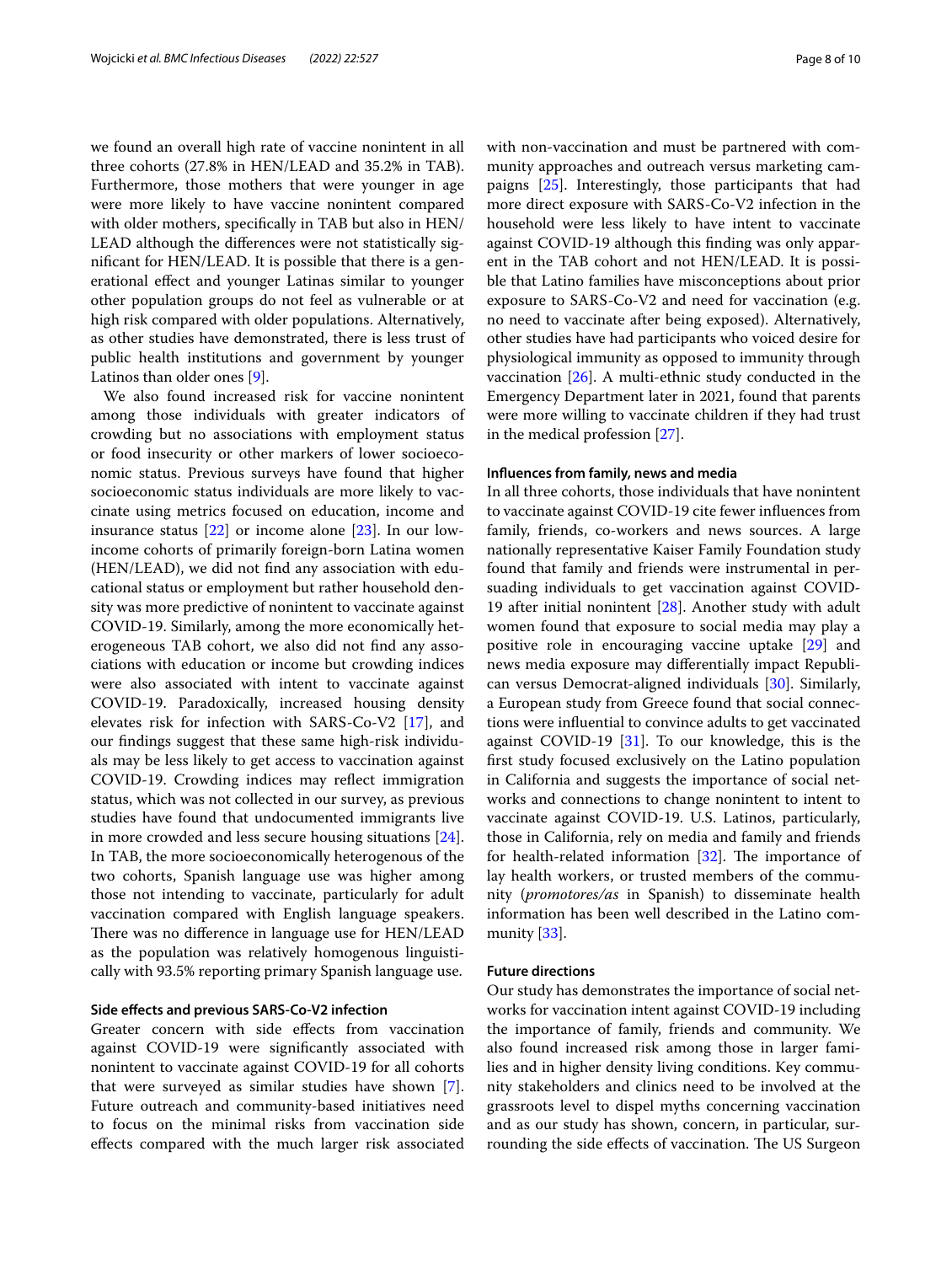general has made a similar recommendation that local "trusted messengers" are key to vaccination against COVID-19 [\[34\]](#page-9-25). As described below, since the collection of data for this study, there have been increased eforts to publicize the notion that immigrant status will not play into access to vaccination or enforcement. Community clinics need to better circulate this message as well to ensure that local stakeholders (e.g. *promotores/as*) can disseminate this information widely. As both cohorts had a high percentage of individuals who were up-to-date on vaccination for child and self for all other routine vaccinations including for infuenza, this population group is not anti-vaccine, and increased eforts and education and publication will likely result in more vaccination against COVID.

#### **Limitations**

The participants in the present study are part of three, preexisting, longitudinal cohorts in the Greater San Francisco Bay Area. While our study's demographics provide insight into reasons for vaccination nonintent among the Latino community, our sample may not be representative of the individual beliefs, values, and behaviors of all United States Latinos. Furthermore, developments in 2021-2 may have altered some perceptions concerning vaccinations. Over the time period that our study was conducted, the United States government and the United States Department of Homeland Security made clear that vaccines will be available free of charge to all individuals in the United States and immigrant status will not play into vaccination nor will enforcement be conducted near clinic sites or sites of vaccination distribution [\[35\]](#page-9-26). Furthermore, the Biden administration has made a greater effort to facilitate partnership with Community Health Centers to promote equal access to vaccines among minority population groups  $[36]$  $[36]$  $[36]$ . These political changes may have altered attitudes and intent concerning vaccination against COVID-19 after our survey was conducted. Last, during the time period that we administered this survey, only adults were authorized to receive the vaccine against COVID-19 in the United States with 16–17 year old adolescents approved during the last month of our survey for emergency use authorization. As such, our questions about vaccination of children were asked in a hypothetical fashion as vaccination was not yet available for the majority of children in the United States.

## **Supplementary Information**

The online version contains supplementary material available at [https://doi.](https://doi.org/10.1186/s12879-022-07467-3) [org/10.1186/s12879-022-07467-3](https://doi.org/10.1186/s12879-022-07467-3).

<span id="page-8-8"></span>**Additional fle 1**. Interview questionnaire with questions related to vaccination against COVID-19.

#### **Acknowledgements**

The authors thank the participants and their families for participation in this study.

#### **Author contributions**

JMW and ME conceived of the study. JMW, ME, ADM collected data. JMW conducted all analyses. JMW, ME, ADM and SM interpreted the data. JMW, ME and SM drafted the manuscript. All authors approved the fnal manuscript.

#### **Funding**

This project was supported by the generosity of Eric and Wendy Schmidt by recommendation of the Schmidt Futures program, through Covid Catalyst at the Center of Emerging and Neglected Diseases.

#### **Availability of data and materials**

Data is available via individual request to the PI of the study (Wojcicki).

#### **Declarations**

## **Ethics approval and consent to participate**

This study was approved by the UCSF Institutional Review Board (IRB) and participants gave oral informed consent for their own and their children's participation. As the study was deemed low risk and participants had already given signed informed consent for participation in the cohort, the UCSF IRB deemed that oral informed consent was sufficient. The research was conducted in accordance with relevant guidelines and regulations.

#### **Consent for publication**

Not applicable.

#### **Competing interests**

The authors declare that they have no competing interests.

#### **Author details**

<sup>1</sup> Division of Pediatric Gastroenterology, Hepatology and Nutrition, Department of Pediatrics, UCSF, 550 16th Street, San Francisco, CA 94134-0136, USA. 2 <sup>2</sup> Department of Epidemiology and Biostatistics, UCSF, San Francisco, USA.

Received: 23 March 2022 Accepted: 13 May 2022 Published online: 07 June 2022

#### **References**

- <span id="page-8-0"></span>1. World Health Organization. Coronavirus Disease (COVID-19) Pandemic. accessed April 24, 2022.
- <span id="page-8-1"></span>2. Centers for Disease Control and Prevention (CDC). Risk for COVID-19 Infection, Hospitalization and Death by Race/Ethnicity. 2021a. [https://](https://www.cdc.gov/coronavirus/2019-ncov/covid-data/investigations-discovery/hospitalization-death-by-race-ethnicity.html) [www.cdc.gov/coronavirus/2019-ncov/covid-data/investigations-disco](https://www.cdc.gov/coronavirus/2019-ncov/covid-data/investigations-discovery/hospitalization-death-by-race-ethnicity.html) [very/hospitalization-death-by-race-ethnicity.html,](https://www.cdc.gov/coronavirus/2019-ncov/covid-data/investigations-discovery/hospitalization-death-by-race-ethnicity.html) accessed August 31, 2021.
- <span id="page-8-2"></span>3. Centers for Disease Control and Prevention (CDC). COVID Data Tracker: Demographic Trends of COVID-19 Cases and Deaths in the USA Reported to CDC. 2021b<https://covid.cdc.gov/covid-data-tracker/#demographics>, accessed August 31, 2021.
- <span id="page-8-3"></span>4. Centers for Disease Control and Prevention (CDC). COVID Data Tracker: Demographic Characteristics of People Receiving COVID -19 Vaccinations in the United States. 2021c [https://covid.cdc.gov/covid-data-tracker/#](https://covid.cdc.gov/covid-data-tracker/#vaccination-demographic) [vaccination-demographic,](https://covid.cdc.gov/covid-data-tracker/#vaccination-demographic) accessed August 31, 2021.
- <span id="page-8-4"></span>5. Page KR, Flores-Miller A. Lessons we've learned—Covid-19 and the undocumented Latinx Community. N Engl J Med. 2021;384(1):5–7. <https://doi.org/10.1056/NEJMp2024897>.
- <span id="page-8-5"></span>6. COVID19.ca.gov. Vaccine Progress Data. [https://covid19.ca.gov/vacci](https://covid19.ca.gov/vaccination-progress-data/) [nation-progress-data/](https://covid19.ca.gov/vaccination-progress-data/), accessed August 30, 3021.
- <span id="page-8-6"></span>7. California Department of Public Health. COVID-19 Age, Race, Ethnicity Data. [https://www.cdph.ca.gov/Programs/CID/DCDC/Pages/COVID-19/](https://www.cdph.ca.gov/Programs/CID/DCDC/Pages/COVID-19/Age-Race-Ethnicity.aspx) [Age-Race-Ethnicity.aspx](https://www.cdph.ca.gov/Programs/CID/DCDC/Pages/COVID-19/Age-Race-Ethnicity.aspx), accessed April 25, 2022
- <span id="page-8-7"></span>8. Nguyen KH, Srivastav A, Razzaghi H, et al. COVID-19 vaccination intent, perceptions, and reasons for not vaccinating among groups prioritized